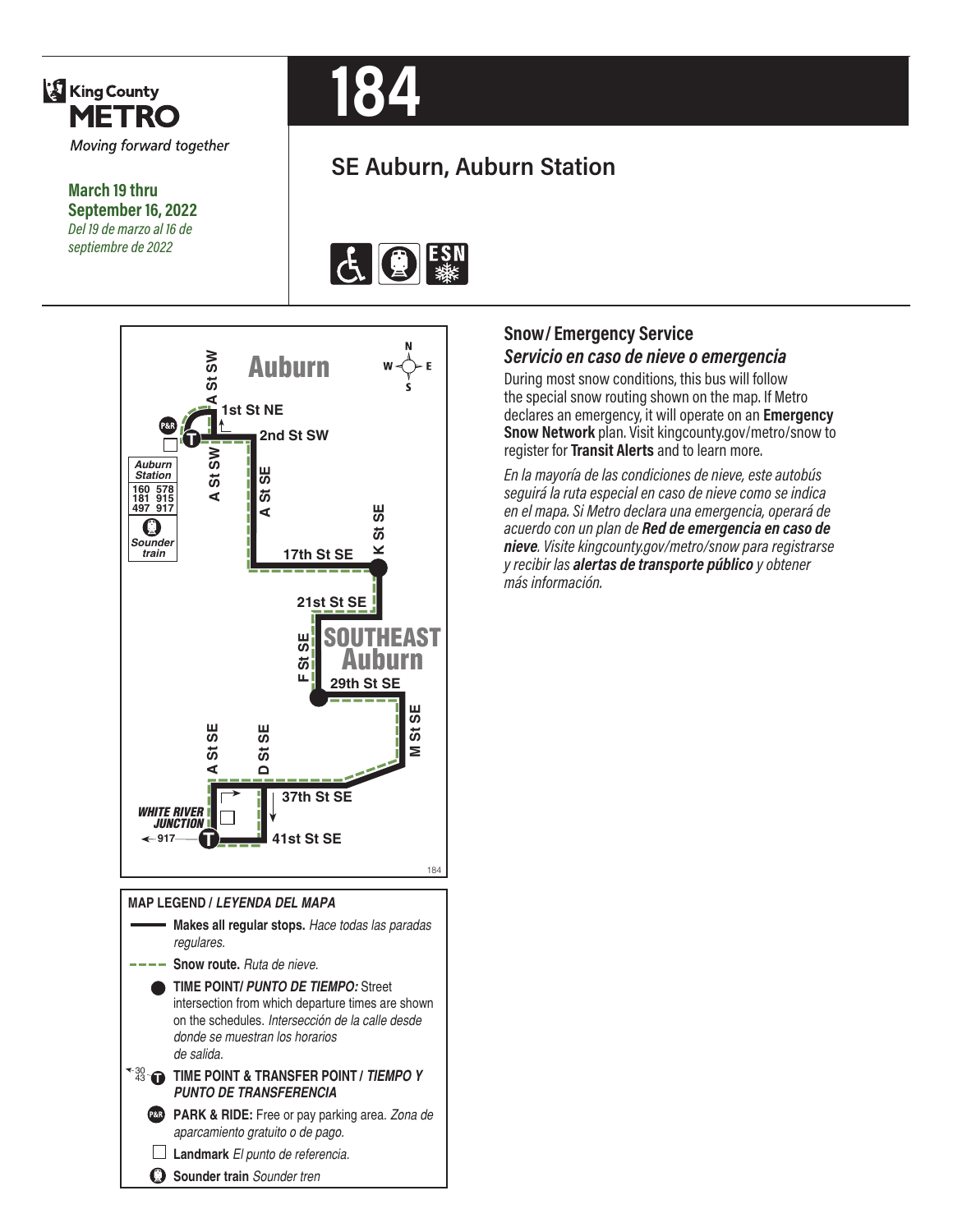#### Route 184 Monday thru Friday to Auburn Station

*Servicio de lunes a viernes a Auburn Station*

| <b>Southeast Auburn</b>      |                              |                                  |                                     |
|------------------------------|------------------------------|----------------------------------|-------------------------------------|
| 41st St SE                   | F St SE                      | 17th St SE                       | Auburn                              |
| &                            | &                            | &                                | <b>Station</b>                      |
| A St SE                      | 29th St SE                   | K St SE                          | Bay 2                               |
| Stop #57600                  | Stop #58500                  | Stop #80977                      | Stop #57774                         |
| 4:27                         | 4:32                         | 4:36                             | 4:42                                |
| 4:56                         | 5:01                         | 5:05                             | 5:11                                |
| 5:21                         | 5:26                         | 5:30                             | 5:36                                |
| 5:44                         | 5:49                         | 5:53                             | 6:00                                |
| 6:03                         | 6:08                         | 6:13                             | 6:20                                |
| 6:25                         | 6:30                         | 6:35                             | 6:42                                |
| 6:42<br>7:03<br>7:23<br>7:53 | 6:47<br>7:09<br>7:29<br>7:59 | $6:52$<br>$7:14$<br>7:34<br>8:04 | $\frac{6:59}{7:21}$<br>7:41<br>8:11 |
| 8:23<br>8:53<br>9:23         | 8:29<br>8:59<br>9:29         | 8:34<br>9:04<br>9:34             | 8:41<br>9:11                        |
| 9:48<br>10:18                | 9:54<br>10:24                | 9:59<br>10:29                    | 9:41<br>10:06<br>10:36              |
| 10:48                        | 10:54                        | 10:59                            | 11:06                               |
| 11:18                        | 11:24                        | 11:29                            | 11:36                               |
| 11:49                        | 11:55                        | 12:00                            | 12:07                               |
| 12:19                        | 12:25                        | 12:30                            | 12:37                               |
| 12:49                        | 12:55                        | 1:00                             | 1:07                                |
| 1:19                         | 1:25                         | 1:30                             | 1:37                                |
| 1:49                         | 1:55                         | 2:00                             | 2:07                                |
| 2:19                         | 2:25                         | 2:30                             | 2:37                                |
| 2:49                         | 2:55                         | 3:00                             | 3:07                                |
| 3:30                         | 3:36                         | 3:41                             | 3:48                                |
| 3:49                         | 3:55                         | 4:00                             | 4:07                                |
| 4:31                         | 4:37                         | 4:42                             | 4:49                                |
| 4:51                         | 4:57                         | 5:02                             | 5:09                                |
| 5:11                         | 5:1                          | 5:22                             | 5:29                                |
| 5:38                         | 5:44                         | 5:48                             | 5:54                                |
| 6:04                         | 6:09                         | 6:13                             | 6:19                                |
| 6:22                         | 6:27                         | 6:31                             | 6:37                                |
| 6:47                         | 6:52                         | 6:56                             | 7:02                                |
| 7:12<br>7:30<br>8:00         | 7:17<br>7:35<br>8:05         | 7:21<br>:39<br>7<br>8:09         | 7:27<br>7:45<br>8:15                |
| 8:30                         | 8:35                         | 8:39                             | 8:45                                |
| 9:00                         | 9:05                         | 9:09                             | 9:15                                |
| 9:31                         | 9:36                         | 9:40                             | 9:46                                |
| 10:30                        | 10:35                        | 10:39                            | 10:45                               |
| 11:26                        | 11:31                        | 11:35                            | 11:41                               |
| 12:45                        | 12:50                        | 12:54                            | 1:00                                |
| <b>Bold PM time</b>          |                              |                                  |                                     |

### Route 184 Monday thru Friday to SE Auburn

*Servicio de lunes a viernes a Sudeste de Auburn*

|                              | <b>Southeast Auburn</b> |                    |                   |
|------------------------------|-------------------------|--------------------|-------------------|
| Auburn                       | 17th St SE              | F St SE            | 41st St SE        |
| <b>Station</b><br>Bay 2      | &<br>K St SE            | &<br>29th St SE    | &<br>A St SE      |
| Stop #57774                  | Stop #58394             | Stop #57640        | Stop #57600       |
| 5:11                         | 5:16                    | 5:20               | 5:29              |
| 5:36                         | 5:41                    | 5:45               | 5:54              |
| 6:00                         | 6:05                    | 6:09               | 6:18              |
| 6:20<br>6:42                 | 6:25<br>6:47            | 6:29<br>6:51       | 6:38<br>7:00      |
| 6:59                         | 7:04                    | 7:08               | 7:18              |
| 7:21                         | 7:26                    | 7:30               | 7:40              |
| 7:41<br>8:11                 | 7:46<br>8:16            | 7:50<br>8:20       | 8:00<br>8:30      |
| 8:41                         | 8:46                    | 8:50               | 9:00              |
| 9:11                         | 9:16                    | 9:20               | 9:30              |
| 9:41<br>10:06                | 9:46<br>10:11           | 9:50<br>10:15      | 10:00<br>10:25    |
| 10:36                        | 10:41                   | 10:45              | 10:55             |
| 1:06<br>1                    | 1:<br>11<br>1           | 1:15<br>1          | 25<br>1:          |
| 11:36<br>2:07<br>1           | 11:41<br>2:12<br>1      | 11:45<br>2:16<br>1 | 1:55<br>1<br>2:26 |
| 12:37                        | 12:43                   | 12:47              | 12:57             |
| 1:07<br>1:37                 | 1:13<br>1:43            | 1:17<br>1:47       | 1:27<br>1:57      |
| 2:07                         | 2:13                    | 2:17               | 2:27              |
| 2:37                         | 2:43                    | 2:47               | 2:57              |
| 3:07<br>3:48                 | 3:13<br>3:54            | 3:17<br>3:58       | 3:27<br>4:08      |
| 4:07                         | 4:13                    | 4:17               | 4:27              |
| 4:27                         | :33                     | :37                | 4:47              |
| 4:49<br>5:09                 | 4:55<br>5:15            | 4:59<br>5:19       | 5:09<br>5:29      |
| 5:29                         | 5:34                    | 5:38               | 5:48              |
| 5:54                         | 5:59                    | 6:03               | 6:13              |
| 6:19<br>6:37                 | 6:24<br>6:42            | 6:28<br>6:46       | 6:38<br>6:56      |
| 7:02                         | 7:07                    | 7:11               | 7:21              |
| $\cdot 27$                   | $^{\prime}$ :32         | ':36               | 7:46              |
| :50<br>8:27                  | 7:55<br>:32<br>8        | 7:59<br>:36<br>x   | 8:09<br>8:46      |
| 9:02                         | 9:07                    | 9:11               | 9:21              |
| 9:32                         | 9:37                    | 9:41               | 9:51              |
| 10:02<br>1<br>1:02           | 10:07<br>1:07<br>1      | 10:1<br>1:11<br>1  | 10:21<br>1:21     |
| 12:04                        | 12:09                   | 12:13              | 12:23             |
| 1:09<br>1:19<br>1:00<br>1:05 |                         |                    |                   |
| <b>Bold PM time</b>          |                         |                    |                   |

#### **Holiday Information** *Información sobre días festivos*

This route will operate its Sunday schedule on the following holidays. *Esta ruta operará según su horario de domingo en los siguientes días festivos.*

| <b>Memorial Day</b>     | May 30          |
|-------------------------|-----------------|
| Día de los Caídos       | 30 de mayo      |
| Independence Day        | July 4          |
| Día de la independencia | 4 de julio      |
| Labor Day               | September 5     |
| Día del Trabajo         | 5 de septiembre |